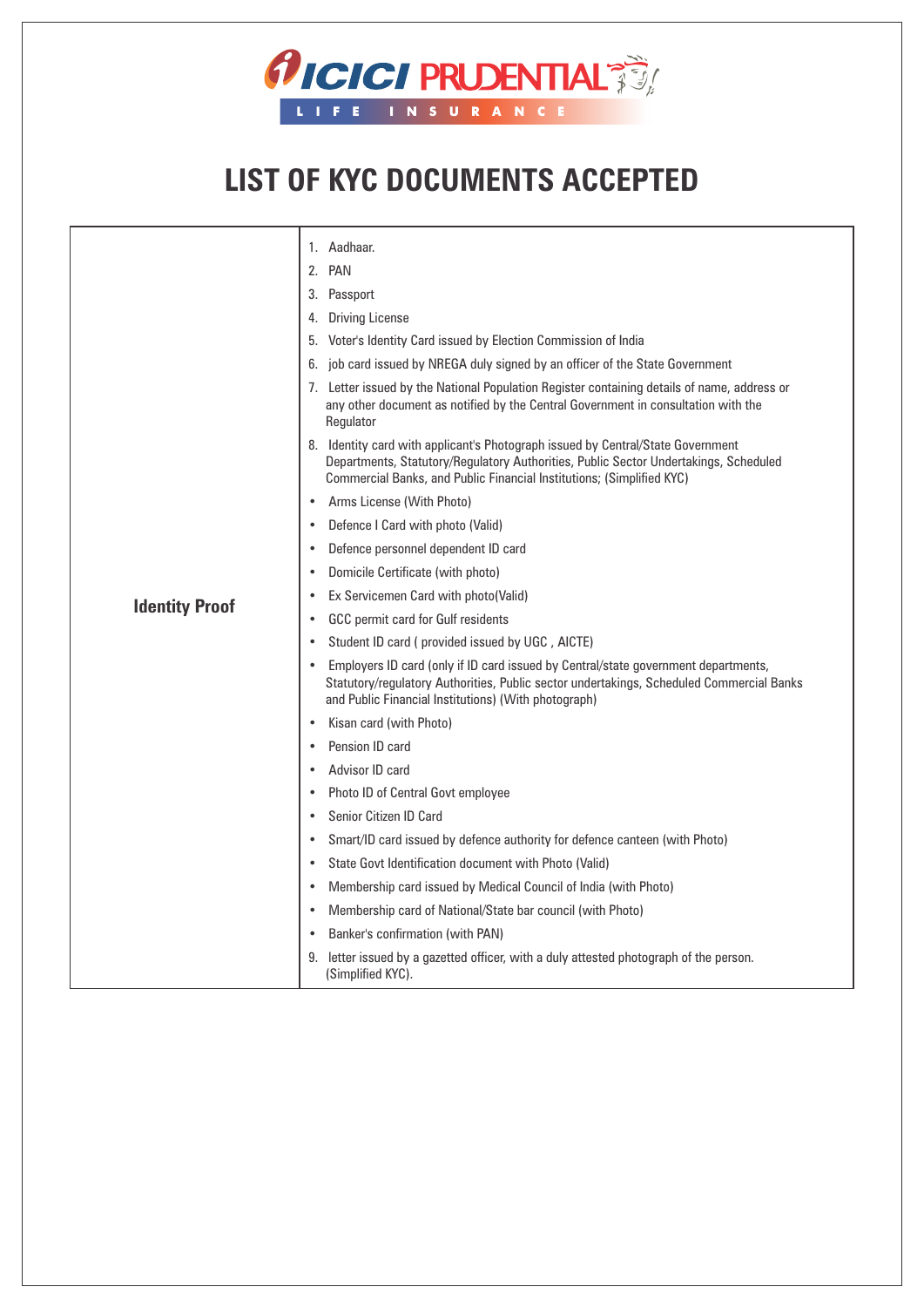| Age proof            | • Aadhaar Card<br><b>PAN Card</b><br>Passport (Valid)<br>$\bullet$<br>• Valid Driving License (issued $>=1$ yr)<br><b>Municipal birth Certificate</b><br>$\bullet$<br>Notarized Birth Certificate issued within the 1st year of birth<br>$\bullet$<br><b>Domicile Certificates</b><br>$\bullet$                                                                                                                                                                                                                                                                                                                                                                                                                                                                                                                                                                                                                                                                                                                                                                                                                                                                                                                                                             |
|----------------------|-------------------------------------------------------------------------------------------------------------------------------------------------------------------------------------------------------------------------------------------------------------------------------------------------------------------------------------------------------------------------------------------------------------------------------------------------------------------------------------------------------------------------------------------------------------------------------------------------------------------------------------------------------------------------------------------------------------------------------------------------------------------------------------------------------------------------------------------------------------------------------------------------------------------------------------------------------------------------------------------------------------------------------------------------------------------------------------------------------------------------------------------------------------------------------------------------------------------------------------------------------------|
|                      | <b>Baptism Certificate</b><br>$\bullet$<br>Marriage Certificate issued by Church<br>$\bullet$<br>• Certified School/ College Extract including School/ College leaving certificate/ Degree<br>certificates / mark sheet or hall ticket or admit card issued by Educational Board (10 &<br>12th standard) reflecting life assured's DOB*<br>• Employer's Provident Fund statement                                                                                                                                                                                                                                                                                                                                                                                                                                                                                                                                                                                                                                                                                                                                                                                                                                                                            |
|                      | • Employer's certificate from Govt, Semi Govt, MNC, Public Ltd, Reputed Private Ltd.<br>Organizations only. The certificate must be on the letterhead, duly signed & stamped by<br>the authorized signatory                                                                                                                                                                                                                                                                                                                                                                                                                                                                                                                                                                                                                                                                                                                                                                                                                                                                                                                                                                                                                                                 |
| <b>Address proof</b> | 1. Aadhaar.<br>2. Passport<br>3. Driving License<br>4. Voter's Identity Card issued by Election Commission of India<br>5. Job card issued by NREGA duly signed by an officer of the State Government<br>6. Letter issued by the National Population Register containing details of name, address or<br>any other document as notified by the Central Government in consultation with the<br>Regulator<br>7. Utility bill which is not more than two months old of any service provider (electricity,<br>telephone, post-paid mobile phone, piped gas, water bill); (Simplified KYC)<br>• Piped gas/LPG bill (not older than two months)<br>• Water bill (not older than two months)<br>• Telephone/postpaid bills (not older than two months)<br>• Electricity Bill (not older than two months)<br>8. Property or Municipal tax receipt; (Simplified KYC)<br>• Property Tax Receipt<br>9. Pension or family pension payment orders (PPOs) issued to retired employees by<br>Government Departments or Public Sector Undertakings, if they contain the<br>address; (Simplified KYC)<br>10. Letter of allotment of accommodation from employer issued by State Government or<br>Central Government Departments, statutory or regulatory bodies, public sector |
|                      | undertakings, scheduled commercial banks, financial institutions and listed companies and<br>leave and license agreements with such employers allotting official accommodation(<br>Simplified KYC)<br>• Registered lease or Sale agreement of residence<br>11. Bank account or Post Office savings bank account statement; (Simplified KYC)<br>• Post Office Passbook<br>• Banker's confirmation (with PAN)<br>• Banker's confirmation (without PAN)<br>• Bank Acct Statement/passbook (active, not older than two months)                                                                                                                                                                                                                                                                                                                                                                                                                                                                                                                                                                                                                                                                                                                                  |

\*School leaving certificate issued within 1 year from the date of login will not be considered as a valid age proof